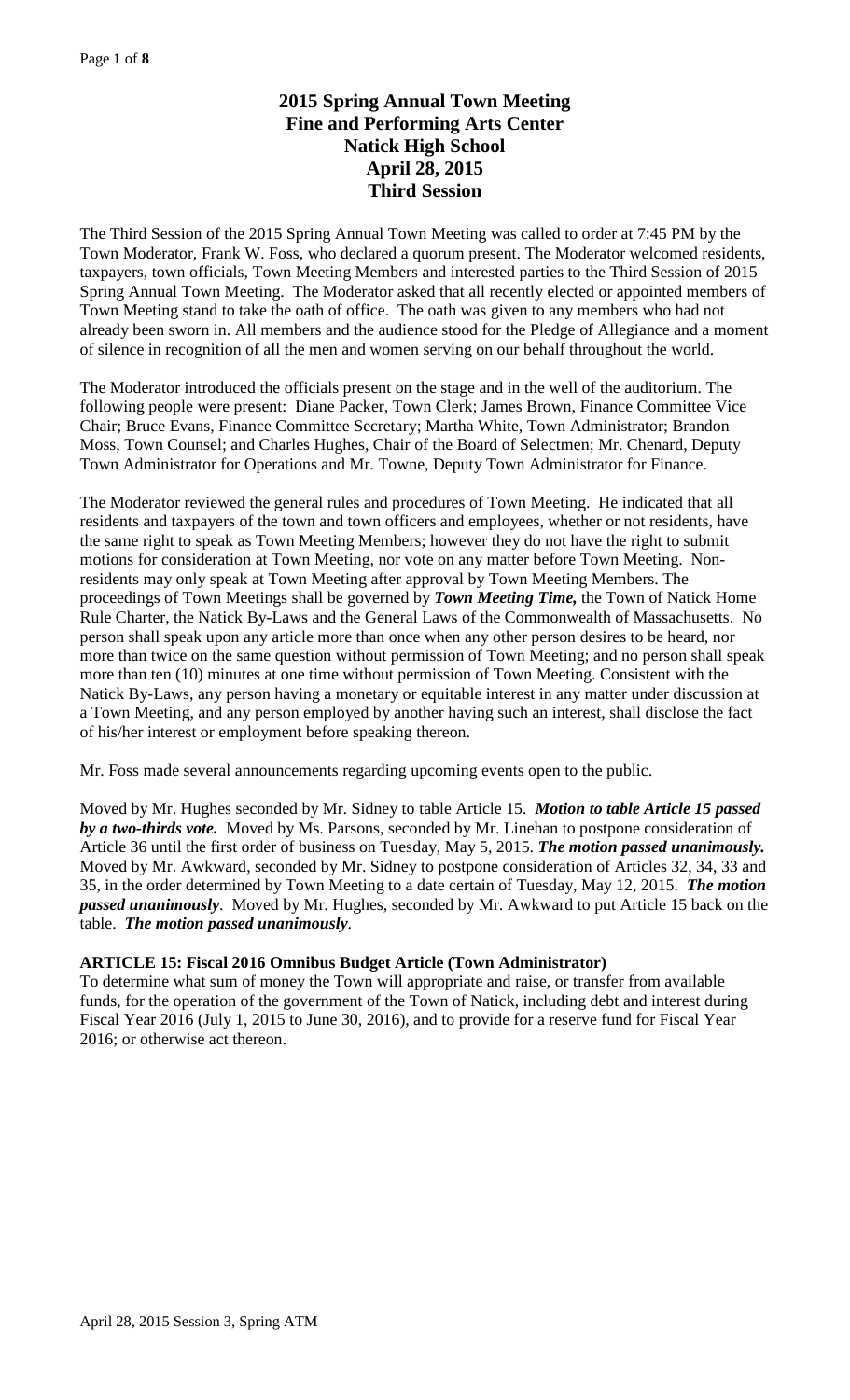#### Page **2** of **8**

Motion B under Article 15 was moved by Mr. Evans, seconded by Mr. Brown. **Motions for Section B: Public Safety**

| Move that the Town vote to appropriate the Total Budget Amount shown below for the purpose of operating the departments shown |    |              |
|-------------------------------------------------------------------------------------------------------------------------------|----|--------------|
| <b>Emergency Management</b>                                                                                                   |    |              |
| Expenses                                                                                                                      | \$ |              |
| <b>Total Emergency Management</b>                                                                                             | \$ | 35,600       |
| <b>Parking Enforcement</b>                                                                                                    |    |              |
| <b>Salaries</b>                                                                                                               | \$ |              |
| Expenses                                                                                                                      | \$ |              |
| <b>Total Parking Enforcement</b>                                                                                              | \$ | 132,404      |
| Police                                                                                                                        |    |              |
| <b>Salaries</b>                                                                                                               | \$ | 6,365,202    |
| Expenses                                                                                                                      | \$ | 251,513      |
| Other Chgs. & Expenses                                                                                                        | \$ |              |
| <b>Total Police</b>                                                                                                           |    | \$6,624,215  |
| <b>Fire</b>                                                                                                                   |    |              |
| Salaries                                                                                                                      | \$ | 7.848.621    |
| Expenses                                                                                                                      | \$ | 231,000      |
| <b>Total Fire</b>                                                                                                             |    | \$8,079,621  |
| <b>Motion Total</b>                                                                                                           |    | \$14,871,840 |
|                                                                                                                               |    |              |
| And that the above Total Budget Amount be raised from the following sources:                                                  |    |              |
| Tax Levy of Fiscal Year 2016                                                                                                  | \$ | 14,791,840   |
| Parking Meter Revenues                                                                                                        | Ś  |              |

*Motion B under Article 15 passed by majority vote.*

Motion C under Article 15 was moved by Mr. Evans seconded by Mr. Brown. **Motions for Section C: Public Works**

| Move that the Town vote to appropriate the Total Budget Amount shown below for the purpose of operating the departments shown |                 |
|-------------------------------------------------------------------------------------------------------------------------------|-----------------|
| Department of                                                                                                                 |                 |
| <b>Public Works</b>                                                                                                           |                 |
| <b>Salaries</b>                                                                                                               | \$<br>3.461.165 |
| Expenses                                                                                                                      | \$<br>1.861.301 |
| Municipal Energy                                                                                                              | \$<br>1,427,107 |
| Snow & Ice                                                                                                                    | \$<br>150,000   |
| <b>Total Department</b>                                                                                                       | \$<br>6,899,573 |
| of Public Works                                                                                                               |                 |
|                                                                                                                               |                 |
| <b>Motion Total</b>                                                                                                           | \$6,899,573     |
| And that the above Total Budget Amount be raised from the following sources:                                                  |                 |
| Tax Levy of Fiscal Year 2016                                                                                                  | \$<br>6,899,573 |
|                                                                                                                               | \$6,899,573     |

## *Motion C under Article 15 passed by majority vote.*

Motion D under Article 15 was moved by Mr. Evans and seconded by Mr. Brown **Motions for Section D: Health and Community Services**

| Move that the Town vote to appropriate the Total Budget Amount shown below for the purpose of operating the departments shown |             |           |
|-------------------------------------------------------------------------------------------------------------------------------|-------------|-----------|
| <b>Community Services</b>                                                                                                     |             |           |
| <b>Salaries</b>                                                                                                               | \$          | 1,245,967 |
| Expenses                                                                                                                      | \$          | 456.745   |
| <b>Total Community Services</b>                                                                                               | \$1,702,712 |           |
| <b>Board of Health</b><br><b>Salaries</b>                                                                                     | \$          | 433,994   |
| Expenses                                                                                                                      | \$          | 35,250    |
| Other Changes & Expenditures                                                                                                  |             | 15,000    |
| F-<br><b>Total Board of Health</b>                                                                                            | \$          | 484,244   |
| <b>Motion Total</b>                                                                                                           | \$2,186,956 |           |
|                                                                                                                               |             |           |
| And that the above Total Budget Amount be raised from the following sources:                                                  |             |           |
| Tax Levy of Fiscal Year 2016                                                                                                  | \$          | 2,186,956 |

*Motion D under Article 15 passed by majority vote.*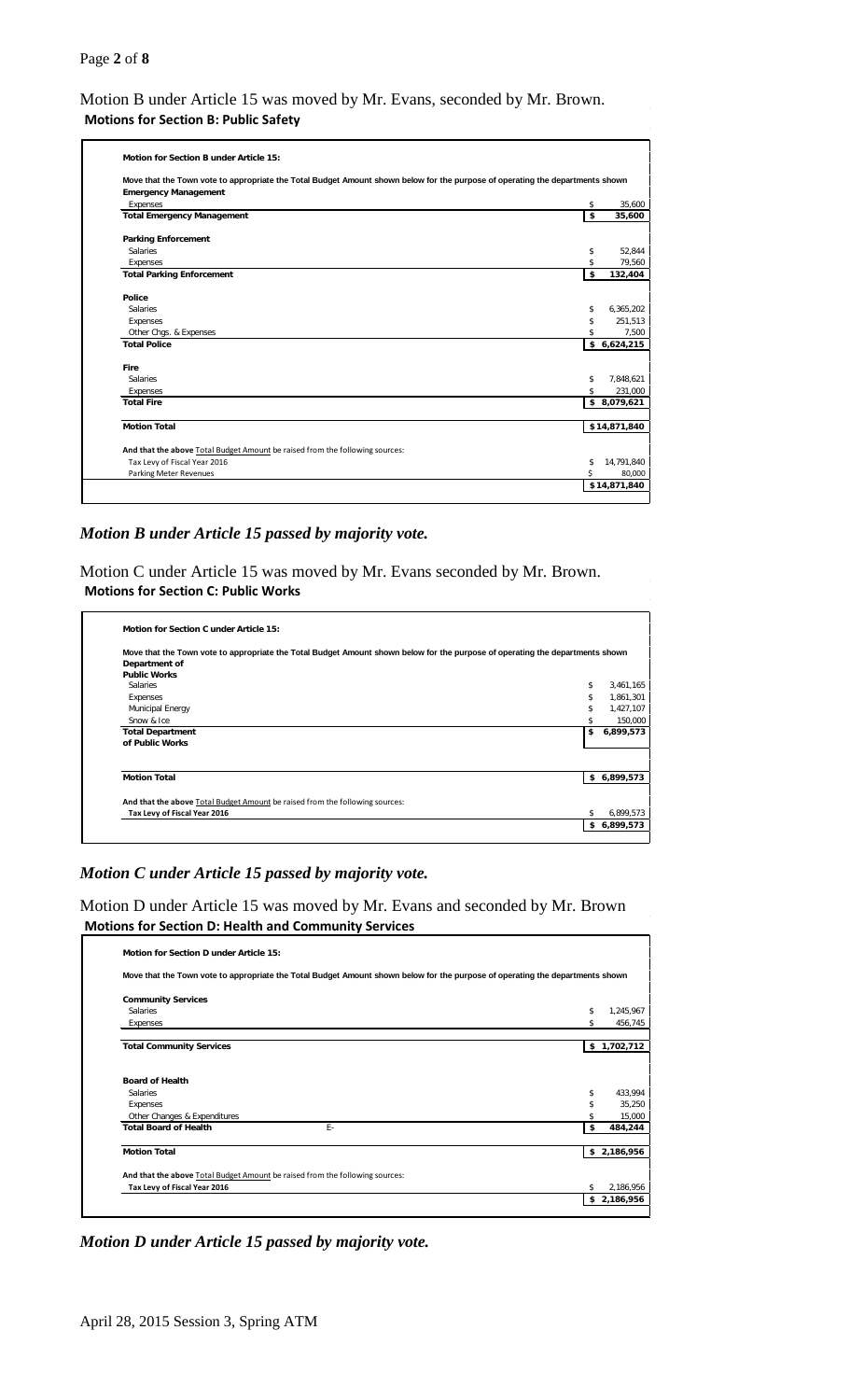## Motion E under Article 15 was moved by Mr. Evans and seconded by Mr. Brown

| <b>Motion for Section E under Article 15:</b>                                                                                                                                                                                                                      |             |
|--------------------------------------------------------------------------------------------------------------------------------------------------------------------------------------------------------------------------------------------------------------------|-------------|
|                                                                                                                                                                                                                                                                    |             |
| Move that the Town vote to appropriate the Total Budget Amount shown below for the purpose of operating the<br>departments shown under the associated categories, said funds are to be expended under the direction of each<br><b>Department Head or Director:</b> |             |
|                                                                                                                                                                                                                                                                    |             |
| <b>Board of Selectmen</b>                                                                                                                                                                                                                                          |             |
| Salaries                                                                                                                                                                                                                                                           | \$956,270   |
| Expenses                                                                                                                                                                                                                                                           | \$252,450   |
| Other Charges & Expenditures                                                                                                                                                                                                                                       | \$21,000    |
| <b>Contract Settlements</b>                                                                                                                                                                                                                                        | \$450,000   |
| Recruitment                                                                                                                                                                                                                                                        | \$          |
| <b>Total Board of Selectmen</b>                                                                                                                                                                                                                                    | \$1,679,720 |
| <b>Personnel Board</b>                                                                                                                                                                                                                                             |             |
| Other Charges & Expenditures                                                                                                                                                                                                                                       | \$1,000     |
| <b>Total Personnel Board</b>                                                                                                                                                                                                                                       | \$1,000     |
|                                                                                                                                                                                                                                                                    |             |
| <b>Town Report</b>                                                                                                                                                                                                                                                 |             |
| <b>Professional Services</b>                                                                                                                                                                                                                                       | \$4,100     |
| <b>Total Town Report</b>                                                                                                                                                                                                                                           | \$4,100     |
|                                                                                                                                                                                                                                                                    |             |
| Legal                                                                                                                                                                                                                                                              |             |
| Expenses                                                                                                                                                                                                                                                           | \$278,400   |
| Other Charges & Expenditures                                                                                                                                                                                                                                       | \$10,000    |
| <b>Total Legal Services</b>                                                                                                                                                                                                                                        | \$288,400   |
|                                                                                                                                                                                                                                                                    |             |
| <b>Finance</b>                                                                                                                                                                                                                                                     |             |
| Salaries                                                                                                                                                                                                                                                           | \$1,079,438 |
| Expenses                                                                                                                                                                                                                                                           | \$356,400   |
| Other Charges & Expenditures                                                                                                                                                                                                                                       | \$75,000    |
| <b>Total Finance</b>                                                                                                                                                                                                                                               | \$1,510,838 |
|                                                                                                                                                                                                                                                                    |             |
| <b>Information Technology</b>                                                                                                                                                                                                                                      |             |
| <b>Salaries</b>                                                                                                                                                                                                                                                    | \$323,364   |
| Expenses                                                                                                                                                                                                                                                           | \$469,100   |
| Other Chgs. & Expenditures                                                                                                                                                                                                                                         | \$286,400   |
| <b>Total Information Technology</b>                                                                                                                                                                                                                                | \$1,078,864 |
|                                                                                                                                                                                                                                                                    |             |
| <b>Town Clerk</b>                                                                                                                                                                                                                                                  |             |
| Salaries                                                                                                                                                                                                                                                           | \$232,766   |
| Expenses                                                                                                                                                                                                                                                           | \$22,050    |
| <b>Total Town Clerk</b>                                                                                                                                                                                                                                            | \$254,816   |
|                                                                                                                                                                                                                                                                    |             |
| <b>Elections</b>                                                                                                                                                                                                                                                   |             |
| Salaries (Registrars)                                                                                                                                                                                                                                              | \$37,306    |
| Expenses (Registrars)                                                                                                                                                                                                                                              | \$34,400    |
| <b>Total Elections</b>                                                                                                                                                                                                                                             | \$71,706    |
|                                                                                                                                                                                                                                                                    |             |
| Sealer of Weights & Measures                                                                                                                                                                                                                                       |             |
| Salaries                                                                                                                                                                                                                                                           | \$14,715    |
| Expenses                                                                                                                                                                                                                                                           | \$875       |
| <b>Total Sealer Weights/Meas.</b>                                                                                                                                                                                                                                  | \$15,590    |
|                                                                                                                                                                                                                                                                    |             |
| <b>Community Development</b>                                                                                                                                                                                                                                       |             |
| Salaries                                                                                                                                                                                                                                                           | \$802,189   |
| Expenses                                                                                                                                                                                                                                                           | \$26,800    |
| <b>Total Community Development</b>                                                                                                                                                                                                                                 | \$828,989   |
|                                                                                                                                                                                                                                                                    |             |
| <b>Motion Total</b>                                                                                                                                                                                                                                                | \$5,734,023 |
| And that the above Total Budget Amount be raised from the following sources:                                                                                                                                                                                       |             |
| Tax Levy of Fiscal Year 2016                                                                                                                                                                                                                                       | \$5,734,023 |
|                                                                                                                                                                                                                                                                    | \$5,734,023 |
|                                                                                                                                                                                                                                                                    |             |

Mr. Ostroff moved, seconded by Ms. Ball to amend the budget for Administrative Support Services by increasing the salaries appropriation within the Community Development Department by \$37,784 for a new total of \$839,977 for salaries, which will increase the bottom line amount for the community Development Budget to \$866,777. The new grand total for Motion E: Administrative Support Services will be \$5,771,811 and the funding source is the Tax Levy.

Discussion ensued on the main motion and the amended motion. Mr. Hughes moved seconded by Ms. Foss to move the question and close debate on this issue. *The motion to close debate passed by two-*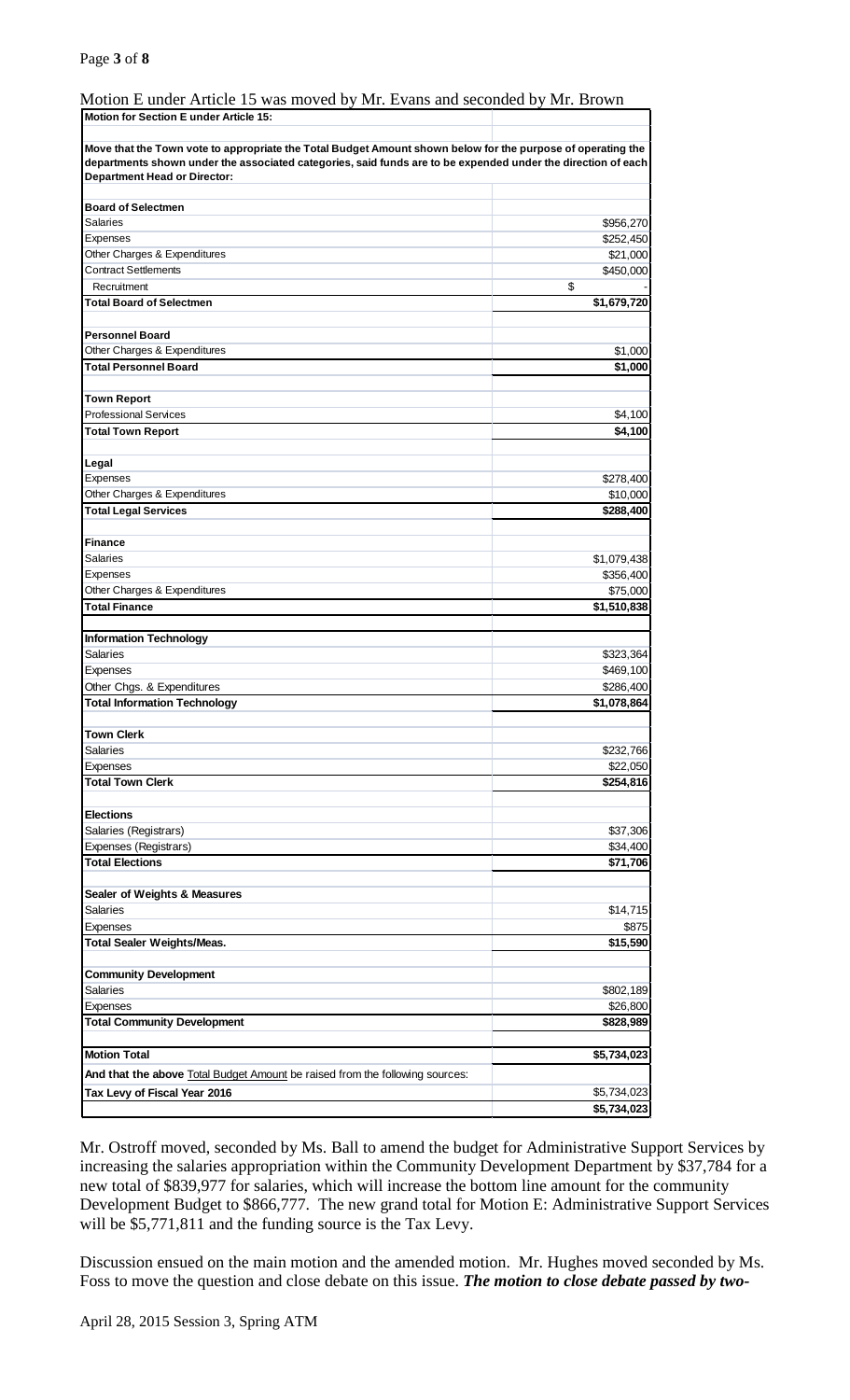# *thirds vote. The amendment to the main motion passed by majority vote. The amended main motion as detailed below passed by majority vote.*

| Move that the Town vote to appropriate the Total Budget Amount shown below for the purpose of operating the departments shown |          |                           |
|-------------------------------------------------------------------------------------------------------------------------------|----------|---------------------------|
| <b>Board of Selectmen</b>                                                                                                     |          |                           |
| Salaries                                                                                                                      | \$       | 956,270                   |
| Expenses                                                                                                                      | \$       | 252,450                   |
| Other Charges & Expenditures                                                                                                  | \$       | 21,000                    |
| <b>Contract Settlements</b>                                                                                                   | \$       | 450,000                   |
| <b>Total Board of Selectmen</b>                                                                                               |          | $\overline{1,679,720}$    |
| <b>Personnel Board</b>                                                                                                        |          |                           |
| Other Charges & Expenditures                                                                                                  | \$       | 1,000                     |
| <b>Total Personnel Board</b>                                                                                                  | \$       | 1,000                     |
| <b>Town Report</b>                                                                                                            |          |                           |
| <b>Professional Services</b>                                                                                                  | \$       | 4,100                     |
| <b>Total Town Report</b>                                                                                                      | \$       | 4,100                     |
| Legal                                                                                                                         |          |                           |
| Expenses                                                                                                                      | \$       | 278,400                   |
| Other Charges & Expenditures                                                                                                  | \$       | 10,000                    |
| <b>Total Legal Services</b>                                                                                                   | \$       | 288,400                   |
| <b>Finance</b>                                                                                                                |          |                           |
| Salaries                                                                                                                      | \$       | 1,079,438                 |
| Expenses                                                                                                                      | \$       | 356,400                   |
| Other Charges & Expenditures                                                                                                  | \$       | 75,000                    |
| <b>Total Finance</b>                                                                                                          | \$       | $\overline{1,}510,838$    |
| <b>Information Technology</b>                                                                                                 |          |                           |
| Salaries                                                                                                                      | \$       | 323,364                   |
| Expenses                                                                                                                      | \$       | 469,100                   |
| Other Chgs. & Expenditures                                                                                                    | \$       | 286,400                   |
| <b>Total Information Technology</b>                                                                                           |          | $\overline{\$}$ 1,078,864 |
| <b>Town Clerk</b>                                                                                                             |          |                           |
| Salaries                                                                                                                      | \$       | 232,766                   |
| Expenses                                                                                                                      | \$       | 22,050                    |
| <b>Total Town Clerk</b>                                                                                                       | \$       | 254,816                   |
| <b>Elections</b>                                                                                                              |          |                           |
| Salaries (Registrars)                                                                                                         | \$       | 37,306                    |
| Expenses (Registrars)<br><b>Total Elections</b>                                                                               | \$<br>\$ | 34,400<br>71,706          |
|                                                                                                                               |          |                           |
| <b>Sealer of Weights &amp; Measures</b>                                                                                       |          |                           |
| Salaries                                                                                                                      | \$       | 14,715                    |
| Expenses                                                                                                                      | \$       |                           |
| Total Sealer Weights/Meas.                                                                                                    | \$       | 15,590                    |
| <b>Community Development</b>                                                                                                  |          |                           |
| Salaries                                                                                                                      | \$       | 839,977                   |
| Expenses                                                                                                                      | \$       | 26,800                    |
| <b>Total Community Development</b>                                                                                            | \$       | 866,777                   |
|                                                                                                                               |          |                           |
| <b>Motion Total</b>                                                                                                           |          | \$5,771,811               |
| And that the above Total Budget Amount be raised from the following sources:                                                  |          |                           |
| Tax Levy of Fiscal Year 2016                                                                                                  | \$       | 5,771,811                 |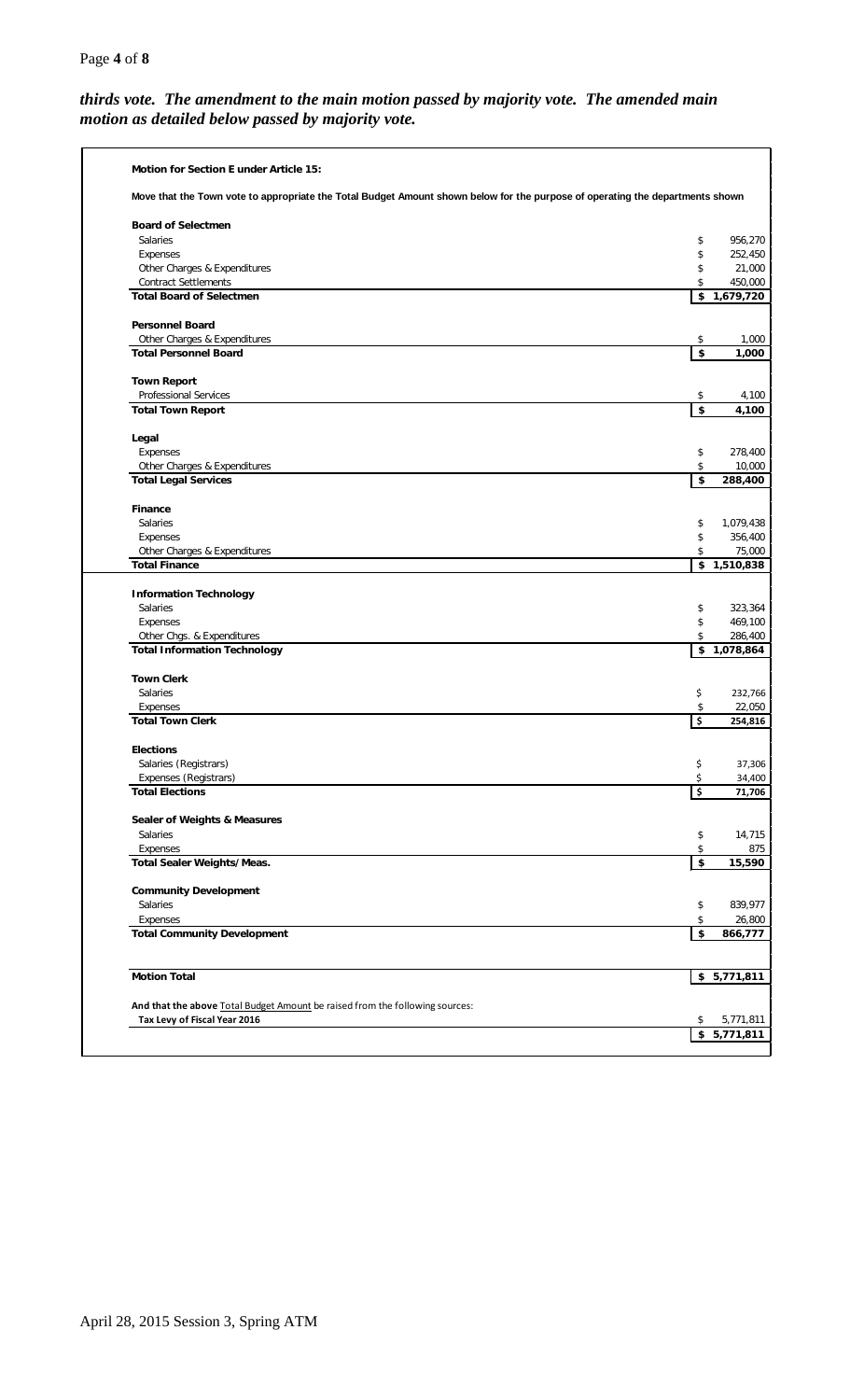# Motion F under Article 15 was moved by Mr. Evans and seconded by Mr. Brown. **Motions for Section F: Committees and Commissions**

| <b>Motion for Section F under Article 15:</b>                                                                                 |          |        |
|-------------------------------------------------------------------------------------------------------------------------------|----------|--------|
| Move that the Town vote to appropriate the Total Budget Amount shown below for the purpose of operating the departments shown |          |        |
| <b>Finance Committee</b>                                                                                                      |          |        |
| Expenses                                                                                                                      | \$       | 20,800 |
| <b>Total Finance Committee</b>                                                                                                | \$       | 20,800 |
| <b>Commission on Disability</b>                                                                                               |          |        |
| Expenses                                                                                                                      | \$       | 750    |
| <b>Total Commission on Disability</b>                                                                                         | \$       | 750    |
| <b>Natick Cultural Council</b>                                                                                                |          |        |
| Expenses                                                                                                                      | \$       | 700    |
| <b>Total Natick Cultural Council</b>                                                                                          | \$       | 700    |
| <b>Historical Commission</b>                                                                                                  |          |        |
| Expenses                                                                                                                      | \$       | 750    |
| <b>Total Historical Commission</b>                                                                                            | \$       | 750    |
| <b>Historic District Commission</b>                                                                                           |          |        |
| Expenses                                                                                                                      | \$       | 550    |
| <b>Total Historic District Commission</b>                                                                                     | \$       | 550    |
| <b>Motion Total</b>                                                                                                           | \$       | 23,550 |
| And that the above Total Budget Amount be raised from the following sources:                                                  |          |        |
| Tax Levy of Fiscal Year 2016                                                                                                  |          | 23,550 |
|                                                                                                                               | \$<br>\$ | 23,550 |

## *Motion F under Article 15 passed by majority vote.*

Motion G under Article 15 was moved by Mr. Evans seconded by Mr. Brown. It was noted at this time that this motion requires a two-thirds vote.

# **Motions for Article 15, Section G: Shared Expenses (Unclassified)**

| Move that the Town vote to appropriate the Total Budget Amount shown below for the purpose of funding the accounts and funds shown<br><b>Other Personnel Services</b><br>\$<br>17,246,599<br>\$<br>Other Personnel Services - Merit / Performance<br>135,850<br>\$17,382,449<br><b>Purchased Services</b><br>\$<br>644,300<br>\$<br>644,300<br>Pension Assessment<br>\$<br>7,646,153<br>\$7,646,153<br><b>Non-Contributory Retirement</b><br>Pensions<br>\$<br>42,368<br>\$<br>42,368<br>\$<br>Leased Equipment<br>150,371<br>\$<br>Principal<br>7,860,855<br>Interest<br>\$<br>2,706,374<br>\$10,717,600<br>Other Charges<br>\$<br>250,000<br>\$<br>250,000<br><b>Salaries</b><br>\$<br>2,427,068<br>Expenses<br>\$<br>504,650<br>\$2,931,718<br>\$39,614,588<br>And that the above Total Budget Amount be raised from the following sources:<br>Tax Levy of Fiscal Year 2016<br>\$<br>11,194,338<br>\$ 11,199,601<br><b>State Aid</b><br>\$ 11,335,542<br><b>Local Receipts</b><br>2,270,597<br><b>Free Cash</b><br>\$<br>\$<br>500,000<br><b>Overlay Surplus</b><br>\$<br><b>Title V Septic</b><br>7,684<br>\$<br>2,207,400<br><b>Water-Sewer User Fees</b><br>\$<br>34,087<br><b>Golf User Fees</b><br>\$<br>635,414<br><b>Capital Stabilization Fund</b><br>\$<br>106,758<br>Premiums<br>\$<br>123,167<br><b>School Building Assistance</b><br>\$39,614,588 | <b>Motion for Section G under Article 15:</b> |  |
|------------------------------------------------------------------------------------------------------------------------------------------------------------------------------------------------------------------------------------------------------------------------------------------------------------------------------------------------------------------------------------------------------------------------------------------------------------------------------------------------------------------------------------------------------------------------------------------------------------------------------------------------------------------------------------------------------------------------------------------------------------------------------------------------------------------------------------------------------------------------------------------------------------------------------------------------------------------------------------------------------------------------------------------------------------------------------------------------------------------------------------------------------------------------------------------------------------------------------------------------------------------------------------------------------------------------------------------------------------------|-----------------------------------------------|--|
|                                                                                                                                                                                                                                                                                                                                                                                                                                                                                                                                                                                                                                                                                                                                                                                                                                                                                                                                                                                                                                                                                                                                                                                                                                                                                                                                                                  |                                               |  |
|                                                                                                                                                                                                                                                                                                                                                                                                                                                                                                                                                                                                                                                                                                                                                                                                                                                                                                                                                                                                                                                                                                                                                                                                                                                                                                                                                                  | <b>Employee Fringe</b>                        |  |
|                                                                                                                                                                                                                                                                                                                                                                                                                                                                                                                                                                                                                                                                                                                                                                                                                                                                                                                                                                                                                                                                                                                                                                                                                                                                                                                                                                  |                                               |  |
|                                                                                                                                                                                                                                                                                                                                                                                                                                                                                                                                                                                                                                                                                                                                                                                                                                                                                                                                                                                                                                                                                                                                                                                                                                                                                                                                                                  |                                               |  |
|                                                                                                                                                                                                                                                                                                                                                                                                                                                                                                                                                                                                                                                                                                                                                                                                                                                                                                                                                                                                                                                                                                                                                                                                                                                                                                                                                                  | <b>Total Employee Fringe</b>                  |  |
|                                                                                                                                                                                                                                                                                                                                                                                                                                                                                                                                                                                                                                                                                                                                                                                                                                                                                                                                                                                                                                                                                                                                                                                                                                                                                                                                                                  | Property & Liability Insurance                |  |
|                                                                                                                                                                                                                                                                                                                                                                                                                                                                                                                                                                                                                                                                                                                                                                                                                                                                                                                                                                                                                                                                                                                                                                                                                                                                                                                                                                  |                                               |  |
|                                                                                                                                                                                                                                                                                                                                                                                                                                                                                                                                                                                                                                                                                                                                                                                                                                                                                                                                                                                                                                                                                                                                                                                                                                                                                                                                                                  | Total Prop. & Liab. Insurance                 |  |
|                                                                                                                                                                                                                                                                                                                                                                                                                                                                                                                                                                                                                                                                                                                                                                                                                                                                                                                                                                                                                                                                                                                                                                                                                                                                                                                                                                  | <b>Contributory Retirement</b>                |  |
|                                                                                                                                                                                                                                                                                                                                                                                                                                                                                                                                                                                                                                                                                                                                                                                                                                                                                                                                                                                                                                                                                                                                                                                                                                                                                                                                                                  |                                               |  |
|                                                                                                                                                                                                                                                                                                                                                                                                                                                                                                                                                                                                                                                                                                                                                                                                                                                                                                                                                                                                                                                                                                                                                                                                                                                                                                                                                                  | <b>Total Contributory Retirement</b>          |  |
|                                                                                                                                                                                                                                                                                                                                                                                                                                                                                                                                                                                                                                                                                                                                                                                                                                                                                                                                                                                                                                                                                                                                                                                                                                                                                                                                                                  |                                               |  |
|                                                                                                                                                                                                                                                                                                                                                                                                                                                                                                                                                                                                                                                                                                                                                                                                                                                                                                                                                                                                                                                                                                                                                                                                                                                                                                                                                                  |                                               |  |
|                                                                                                                                                                                                                                                                                                                                                                                                                                                                                                                                                                                                                                                                                                                                                                                                                                                                                                                                                                                                                                                                                                                                                                                                                                                                                                                                                                  | <b>Total Non-Contributory Retirement</b>      |  |
|                                                                                                                                                                                                                                                                                                                                                                                                                                                                                                                                                                                                                                                                                                                                                                                                                                                                                                                                                                                                                                                                                                                                                                                                                                                                                                                                                                  | <b>Debt Service</b>                           |  |
|                                                                                                                                                                                                                                                                                                                                                                                                                                                                                                                                                                                                                                                                                                                                                                                                                                                                                                                                                                                                                                                                                                                                                                                                                                                                                                                                                                  |                                               |  |
|                                                                                                                                                                                                                                                                                                                                                                                                                                                                                                                                                                                                                                                                                                                                                                                                                                                                                                                                                                                                                                                                                                                                                                                                                                                                                                                                                                  |                                               |  |
|                                                                                                                                                                                                                                                                                                                                                                                                                                                                                                                                                                                                                                                                                                                                                                                                                                                                                                                                                                                                                                                                                                                                                                                                                                                                                                                                                                  |                                               |  |
|                                                                                                                                                                                                                                                                                                                                                                                                                                                                                                                                                                                                                                                                                                                                                                                                                                                                                                                                                                                                                                                                                                                                                                                                                                                                                                                                                                  | <b>Total Debt Service</b>                     |  |
|                                                                                                                                                                                                                                                                                                                                                                                                                                                                                                                                                                                                                                                                                                                                                                                                                                                                                                                                                                                                                                                                                                                                                                                                                                                                                                                                                                  |                                               |  |
|                                                                                                                                                                                                                                                                                                                                                                                                                                                                                                                                                                                                                                                                                                                                                                                                                                                                                                                                                                                                                                                                                                                                                                                                                                                                                                                                                                  | <b>Reserve Fund</b>                           |  |
|                                                                                                                                                                                                                                                                                                                                                                                                                                                                                                                                                                                                                                                                                                                                                                                                                                                                                                                                                                                                                                                                                                                                                                                                                                                                                                                                                                  |                                               |  |
|                                                                                                                                                                                                                                                                                                                                                                                                                                                                                                                                                                                                                                                                                                                                                                                                                                                                                                                                                                                                                                                                                                                                                                                                                                                                                                                                                                  | <b>Total Reserve Fund</b>                     |  |
|                                                                                                                                                                                                                                                                                                                                                                                                                                                                                                                                                                                                                                                                                                                                                                                                                                                                                                                                                                                                                                                                                                                                                                                                                                                                                                                                                                  | <b>Facilities Management</b>                  |  |
|                                                                                                                                                                                                                                                                                                                                                                                                                                                                                                                                                                                                                                                                                                                                                                                                                                                                                                                                                                                                                                                                                                                                                                                                                                                                                                                                                                  |                                               |  |
|                                                                                                                                                                                                                                                                                                                                                                                                                                                                                                                                                                                                                                                                                                                                                                                                                                                                                                                                                                                                                                                                                                                                                                                                                                                                                                                                                                  |                                               |  |
|                                                                                                                                                                                                                                                                                                                                                                                                                                                                                                                                                                                                                                                                                                                                                                                                                                                                                                                                                                                                                                                                                                                                                                                                                                                                                                                                                                  | <b>Total Facilities Management</b>            |  |
|                                                                                                                                                                                                                                                                                                                                                                                                                                                                                                                                                                                                                                                                                                                                                                                                                                                                                                                                                                                                                                                                                                                                                                                                                                                                                                                                                                  | <b>Motion Total</b>                           |  |
|                                                                                                                                                                                                                                                                                                                                                                                                                                                                                                                                                                                                                                                                                                                                                                                                                                                                                                                                                                                                                                                                                                                                                                                                                                                                                                                                                                  |                                               |  |
|                                                                                                                                                                                                                                                                                                                                                                                                                                                                                                                                                                                                                                                                                                                                                                                                                                                                                                                                                                                                                                                                                                                                                                                                                                                                                                                                                                  |                                               |  |
|                                                                                                                                                                                                                                                                                                                                                                                                                                                                                                                                                                                                                                                                                                                                                                                                                                                                                                                                                                                                                                                                                                                                                                                                                                                                                                                                                                  |                                               |  |
|                                                                                                                                                                                                                                                                                                                                                                                                                                                                                                                                                                                                                                                                                                                                                                                                                                                                                                                                                                                                                                                                                                                                                                                                                                                                                                                                                                  |                                               |  |
|                                                                                                                                                                                                                                                                                                                                                                                                                                                                                                                                                                                                                                                                                                                                                                                                                                                                                                                                                                                                                                                                                                                                                                                                                                                                                                                                                                  |                                               |  |
|                                                                                                                                                                                                                                                                                                                                                                                                                                                                                                                                                                                                                                                                                                                                                                                                                                                                                                                                                                                                                                                                                                                                                                                                                                                                                                                                                                  |                                               |  |
|                                                                                                                                                                                                                                                                                                                                                                                                                                                                                                                                                                                                                                                                                                                                                                                                                                                                                                                                                                                                                                                                                                                                                                                                                                                                                                                                                                  |                                               |  |
|                                                                                                                                                                                                                                                                                                                                                                                                                                                                                                                                                                                                                                                                                                                                                                                                                                                                                                                                                                                                                                                                                                                                                                                                                                                                                                                                                                  |                                               |  |
|                                                                                                                                                                                                                                                                                                                                                                                                                                                                                                                                                                                                                                                                                                                                                                                                                                                                                                                                                                                                                                                                                                                                                                                                                                                                                                                                                                  |                                               |  |
|                                                                                                                                                                                                                                                                                                                                                                                                                                                                                                                                                                                                                                                                                                                                                                                                                                                                                                                                                                                                                                                                                                                                                                                                                                                                                                                                                                  |                                               |  |
|                                                                                                                                                                                                                                                                                                                                                                                                                                                                                                                                                                                                                                                                                                                                                                                                                                                                                                                                                                                                                                                                                                                                                                                                                                                                                                                                                                  |                                               |  |
|                                                                                                                                                                                                                                                                                                                                                                                                                                                                                                                                                                                                                                                                                                                                                                                                                                                                                                                                                                                                                                                                                                                                                                                                                                                                                                                                                                  |                                               |  |
|                                                                                                                                                                                                                                                                                                                                                                                                                                                                                                                                                                                                                                                                                                                                                                                                                                                                                                                                                                                                                                                                                                                                                                                                                                                                                                                                                                  |                                               |  |

*Motion G under Article 15 passed by two-thirds vote.*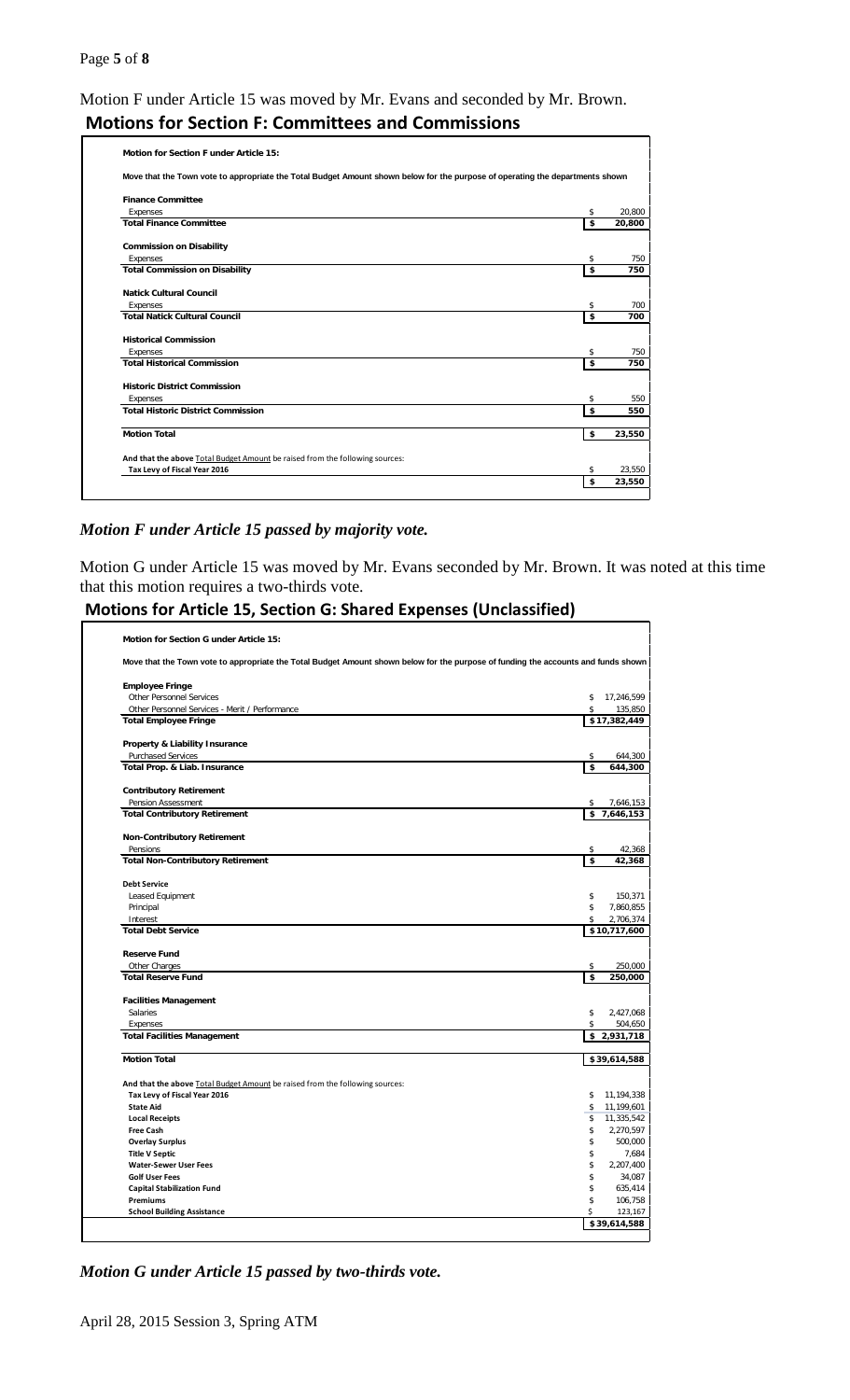# Motion H1 was moved by Mr. Evans seconded by Mr. Brown. **Motions for Section H: Water/Sewer Enterprise**

| Motion 1 for Water/Sewer Enterprise Fund - Section H under Article 15: |  |
|------------------------------------------------------------------------|--|

| <b>Salaries</b>                                                              | \$<br>1,857,696  |
|------------------------------------------------------------------------------|------------------|
| Expenses                                                                     | \$<br>6,932,896  |
| <b>Total Sanitary Sewer</b>                                                  | \$<br>8,790,592  |
| <b>Utility Billing</b>                                                       |                  |
| <b>Salaries</b>                                                              | \$<br>104,550    |
| Expenses                                                                     | \$<br>83,000     |
| <b>Total Utility Billing</b>                                                 | \$<br>187,550    |
| <b>Fringe Benefits</b>                                                       |                  |
| <b>Other Personal Services</b>                                               | \$<br>510,767    |
| Other - Chgs. & Expenditures                                                 | \$<br>280,719    |
| <b>Total Benefits</b>                                                        | \$<br>791,486    |
| Water & Sewer Debt Service                                                   |                  |
| Principal                                                                    | \$<br>1,998,403  |
| Interest                                                                     | \$<br>464,325    |
| <b>Total Debt Service</b>                                                    | \$<br>2,462,728  |
| <b>Water &amp; Sewer Reserve Fund</b>                                        |                  |
| Expenses                                                                     | \$<br>200,000    |
| Total W & S Reserve Fund                                                     | \$<br>200,000    |
| <b>Motion Total</b>                                                          | \$12,432,355     |
| And that the above Total Budget Amount be raised from the following sources: |                  |
| <b>Water-Sewer User Fees</b>                                                 | \$<br>12,432,355 |

Motion H1 under Article 15 passed by majority vote.

Motion H2 under Article 15 was moved by Mr. Evans seconded by Mr. Brown.

#### **Motions for Section H: Water/Sewer Enterprise**

| Move that the Town vote to APPROVE the following indirect cost allocations raised in the General Fund:<br>PERCENTAGE ALLOCATIONS | <b>TOTAL</b>    |
|----------------------------------------------------------------------------------------------------------------------------------|-----------------|
|                                                                                                                                  |                 |
| DPW ADMINISTRATION                                                                                                               | \$<br>140,547   |
| <b>BUILDING MAINTENANCE</b>                                                                                                      | 41,488          |
| <b>ENGINEERING SERVICES</b>                                                                                                      | 359,481         |
| <b>GIS SERVICES</b>                                                                                                              | (75,666)        |
| <b>EQUIPMENT MAINTENANCE</b>                                                                                                     | 371,522         |
| <b>HIGHWAY MAINTENANCE</b>                                                                                                       | 287,225         |
| <b>PUBLIC SAFETY</b>                                                                                                             | 130,190         |
| FINANCIAL / ADMINISTRATIVE                                                                                                       | 576,997         |
| PROPERTY INSURANCE                                                                                                               | 257,720         |
| ENERGY                                                                                                                           | 117,896         |
| <b>SUBTOTAL - GENERAL FUND</b>                                                                                                   | 2,207,400       |
| And that the Sum of \$2,207,400 appropriated in the General Fund be raised from the following source:                            |                 |
| <b>Water-Sewer User Fees</b>                                                                                                     | \$<br>2,207,400 |

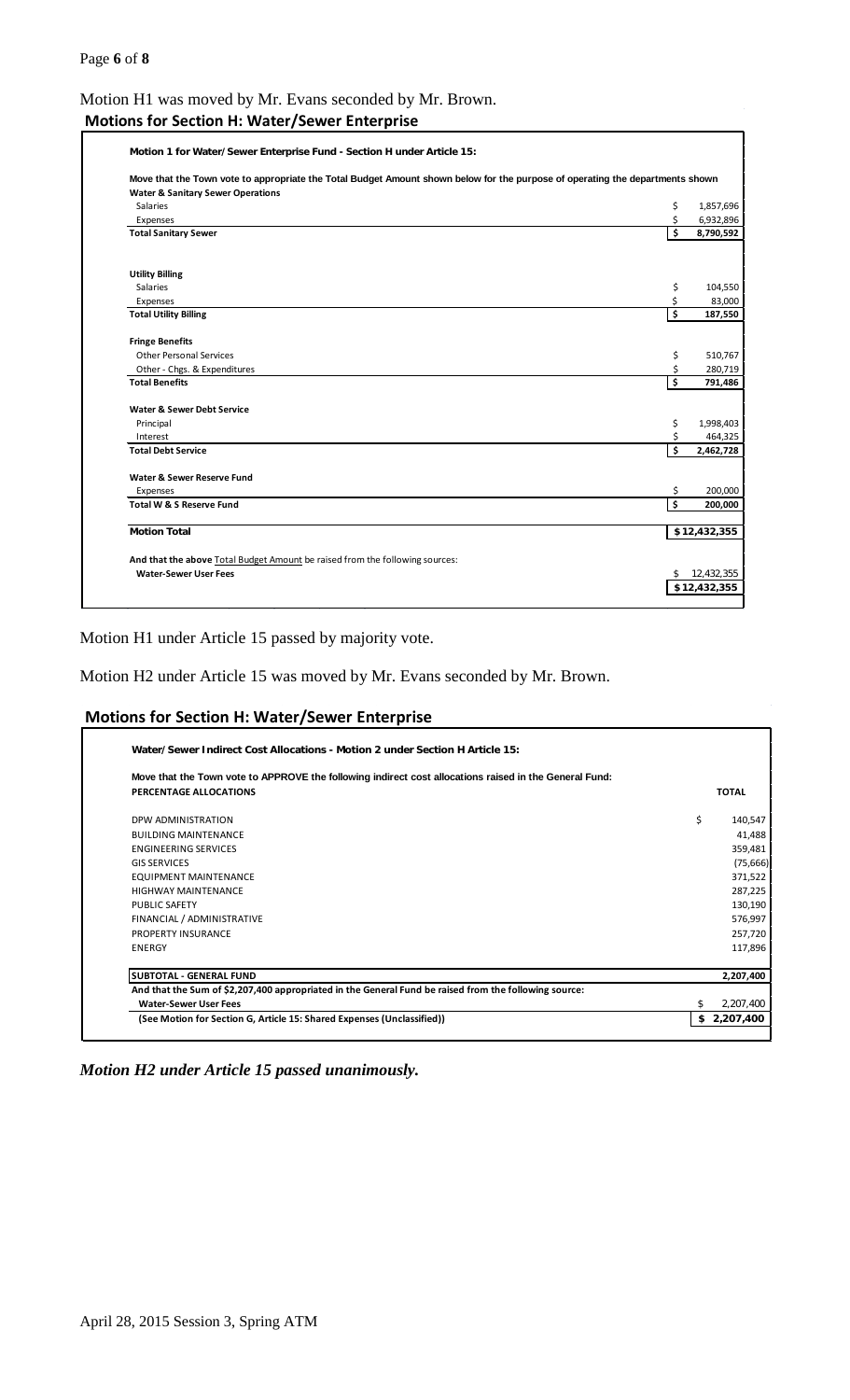#### Motion I1 was moved by Mr. Evans seconded by Mr. Everett.

| <b>Motions for Section I: Sassamon Trace Enterprise Fund</b><br>Motion 1 for Sassamon Trace Enterprise Fund - Section I under Article 15: |    |         |
|-------------------------------------------------------------------------------------------------------------------------------------------|----|---------|
|                                                                                                                                           |    |         |
| Move that the Town vote to appropriate the Total Budget Amount shown below for the purpose of operating the departments shown             |    |         |
| <b>Sassamon Trace Operations</b>                                                                                                          |    |         |
| <b>Salaries</b>                                                                                                                           | \$ |         |
| Expenses                                                                                                                                  | \$ |         |
| <b>Total GC Operations</b>                                                                                                                | Ś. | 585,927 |
| <b>Sassamon Trace Fringe Benefits</b>                                                                                                     |    |         |
| <b>Other Personal Services</b>                                                                                                            | \$ |         |
| Other - Chgs. & Expenditures                                                                                                              | \$ |         |
| <b>Total GC Fringe Benefits</b>                                                                                                           | Ś. |         |
| <b>Sassamon Trace Debt Service</b>                                                                                                        |    |         |
| Principal                                                                                                                                 | \$ |         |
| Interest                                                                                                                                  |    |         |
| <b>Total GC Debt Service</b>                                                                                                              | \$ |         |
| <b>Motion Total</b>                                                                                                                       | \$ | 909,910 |
| And that the above Total Budget Amount be raised from the following sources:                                                              |    |         |
| Tax Levy of Fiscal Year 2016                                                                                                              | \$ |         |
| <b>Golf User Fees</b>                                                                                                                     | \$ |         |
| <b>Golf Retained Earnings</b>                                                                                                             | \$ |         |
|                                                                                                                                           | \$ | 909,910 |

Motion I1 under Article 15 passed by majority vote.

#### Motion I2 was moved by Mr. Evans seconded by Mr. Everett.

|                           | <b>Motions for Section I: Sassamon Trace Enterprise Fund</b>                                       |                                                                                                        |              |
|---------------------------|----------------------------------------------------------------------------------------------------|--------------------------------------------------------------------------------------------------------|--------------|
|                           | Motion 2 for Sassamon Trace Enterprise Fund - Section I under Article 15:                          |                                                                                                        |              |
|                           |                                                                                                    | Move that the Town vote to APPROVE the following indirect cost allocations raised in the General Fund: |              |
| PERCENTAGE ALLOCATIONS    | PERSONNEL FRINGE                                                                                   | <b>EXPENSES</b>                                                                                        | <b>TOTAL</b> |
| LF & NR                   |                                                                                                    |                                                                                                        | \$<br>8,362  |
| <b>RECREATION</b>         |                                                                                                    |                                                                                                        | \$<br>9,363  |
| <b>TOWN ADMINISTRATOR</b> |                                                                                                    |                                                                                                        | \$<br>4,845  |
| <b>FINANCE</b>            |                                                                                                    |                                                                                                        | \$<br>5,890  |
| <b>PROPERTY INSURANCE</b> |                                                                                                    |                                                                                                        | \$<br>2,993  |
| GASOLINE/DIESEL           |                                                                                                    |                                                                                                        | \$<br>2,635  |
| SUBTOTAL - GENERAL FUND   |                                                                                                    |                                                                                                        | 34,087       |
|                           | And that the Sum of \$34,087 appropriated in the General Fund be raised from the following source: |                                                                                                        |              |
| <b>Golf User Fees</b>     |                                                                                                    |                                                                                                        | 34,087       |
|                           | (See Motion for Section G, Article 15: Shared Expenses (Unclassified))                             |                                                                                                        | 34,087       |

#### *Motion I2 under Article 15 passed by majority vote.*

#### **ARTICLE 10: Committee Article (Board of Selectmen)**

To see if the Town will vote to receive the reports of town officers, boards, and committees; or otherwise act thereon.

**FINANCE COMMITTEE RECOMMENDATION:** *By a vote of 10-0-0 on March 3, 2015, the Finance Committee recommends Favorable Action with regard to the subject of Article 10.*

#### **MOTION (requires majority vote):**

Moved by Mr. Evans, seconded by Mr. Brown that the Town vote to receive the reports of town officers, boards, and committees. Moved by Mr. Hughes, seconded by Mr. Ostroff to receive a report from the Zoning Bylaw Review committee. *The motion to hear the report passed unanimously.* Mr. Hughes gave a report. Mr. Ostroff moved, seconded by Mr. Hughes to receive the report from the Strategic Planning Review Committee. *The motion to hear the report passed unanimously.* Mr. Ostroff made a report.

#### **ARTICLE 11: Fiscal 2015 Omnibus Budget Article (Town Administrator)**

To determine what sum or sums of money the Town will appropriate and raise, or transfer from available funds, for the operation of the government of the Town of Natick, including debt and interest, during Fiscal Year 2015 (July 1, 2014 through June 30, 2015) and to provide for a reserve fund for